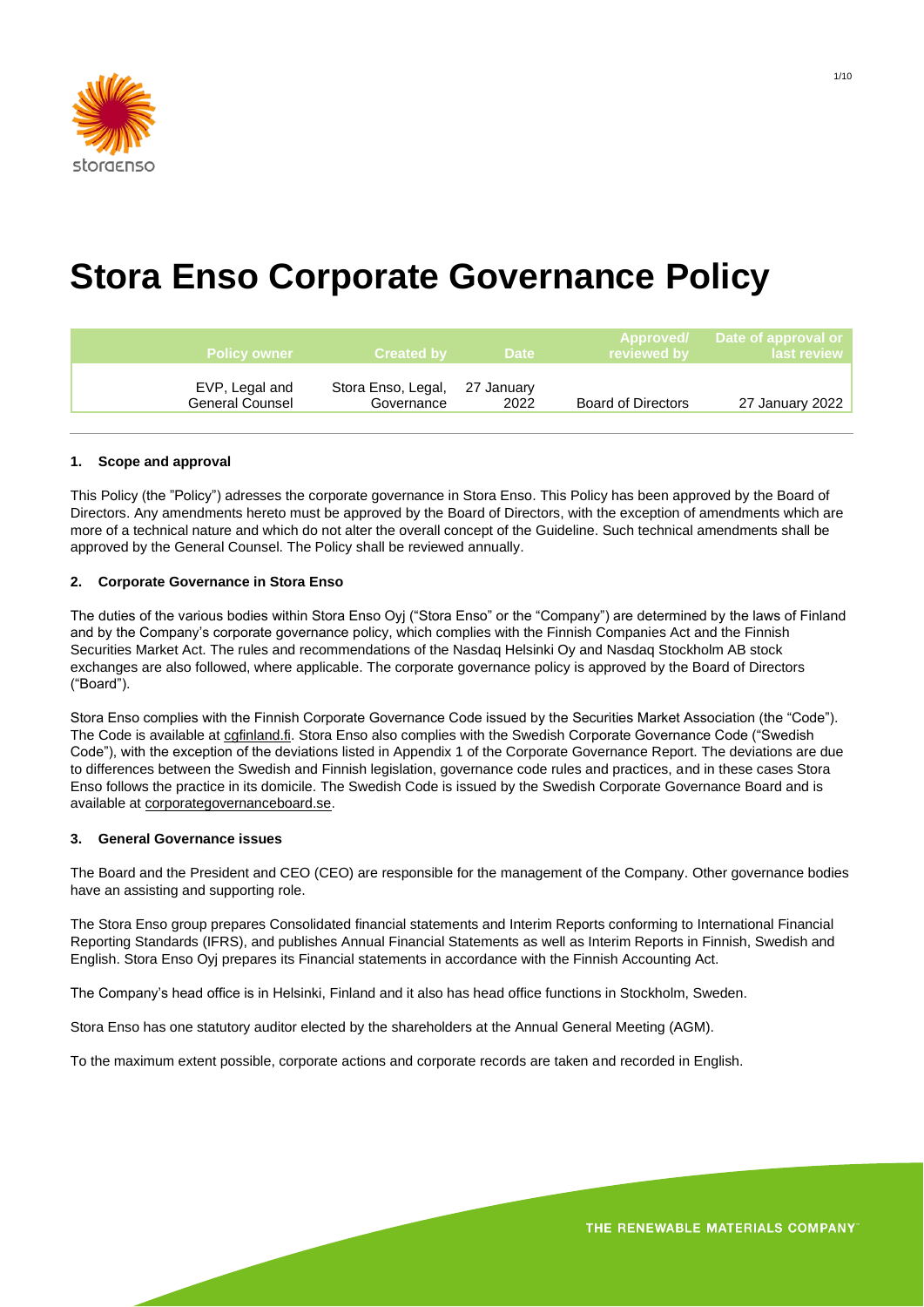#### **4. Objectives and composition of governance bodies**

The shareholders exercise their ownership rights through the shareholders' meetings. The decision-making bodies responsible for managing the Company are the Board and the CEO. The Group Leadership Team (GLT) supports the CEO in managing the Company.

The day-to-day operational responsibility rests with the GLT members and their operation teams are supported by various staff and service functions.

## **5. Shareholders' meetings**

The Annual General Meeting of shareholders (AGM) is held annually to present detailed information about the Company's performance and to deal with matters such as adopting the annual accounts, setting the dividend (or distribution of funds) and its payment, and appointing the Chair, Vice Chair and the members of the Board of Directors as well as the Auditor. Shareholders may exercise their voting rights and take part in the decision-making process of Stora Enso by participating in shareholders' meetings. Shareholders also have the right to ask the Company's management and Board of Directors questions at shareholders' meetings. Major decisions are taken by the shareholders at Annual or Extraordinary General Meetings. At a shareholders' meeting, each A share and every ten R shares carry one vote.

The Board of Directors convenes a shareholders' meeting by publishing a notice to the meeting at the Company's website not more than three (3) months before the last day for advance notice of attendance mentioned in the notice to the meeting and not less than three weeks before the date of the meeting. In addition, the Company publishes details on the date and location of the meeting, together with the address of the Company's website, in at least two Finnish and two Swedish newspapers. Other regulatory notices to the shareholders are delivered in the same way.

The Annual General Meeting is held by the end of June in Helsinki, Finland. The Finnish Companies Act and Stora Enso's Articles of Association specify in detail that the following matters have to be dealt with at the AGM:

- presentation and adoption of the annual accounts
- presentation of the Board of Directors report and the Auditor's report
- use of the result and distribution of funds to the shareholders
- resolution concerning discharge of the members of the Board and the Chief Executive Officer from liability
- presentation of the remuneration policy and/or remuneration report
- decision on the number and the remuneration of the members of the Board and the Auditor
- election of the Chair, Vice Chair and other members of the Board and the Auditor
- any other matters notified separately in the notice of the meeting.

In addition, the AGM shall take decisions on matters proposed by the Board of Directors. A shareholder may also propose items for inclusion in the agenda provided that they are within the authority of the shareholders' meeting and the Board of Directors was asked to include the items in the agenda no later than on the date set by the Company, which must be not earlier than four weeks before the publication of the notice of the meeting and which will be announced on the Company's website no later than by the end of the financial year preceding the AGM.

An Extraordinary General Meeting of Shareholders is convened when considered necessary by the Board of Directors or when requested in writing by the Auditor or shareholders together holding a minimum of one tenth of all the shares to discuss a specified matter which they have indicated.

## **6. Shareholders' Nomination Board**

Shareholders at the AGM have established a Shareholders' Nomination Board to exist until otherwise decided and to annually prepare proposals to the shareholders' meeting concerning:

• the number of members of the Board;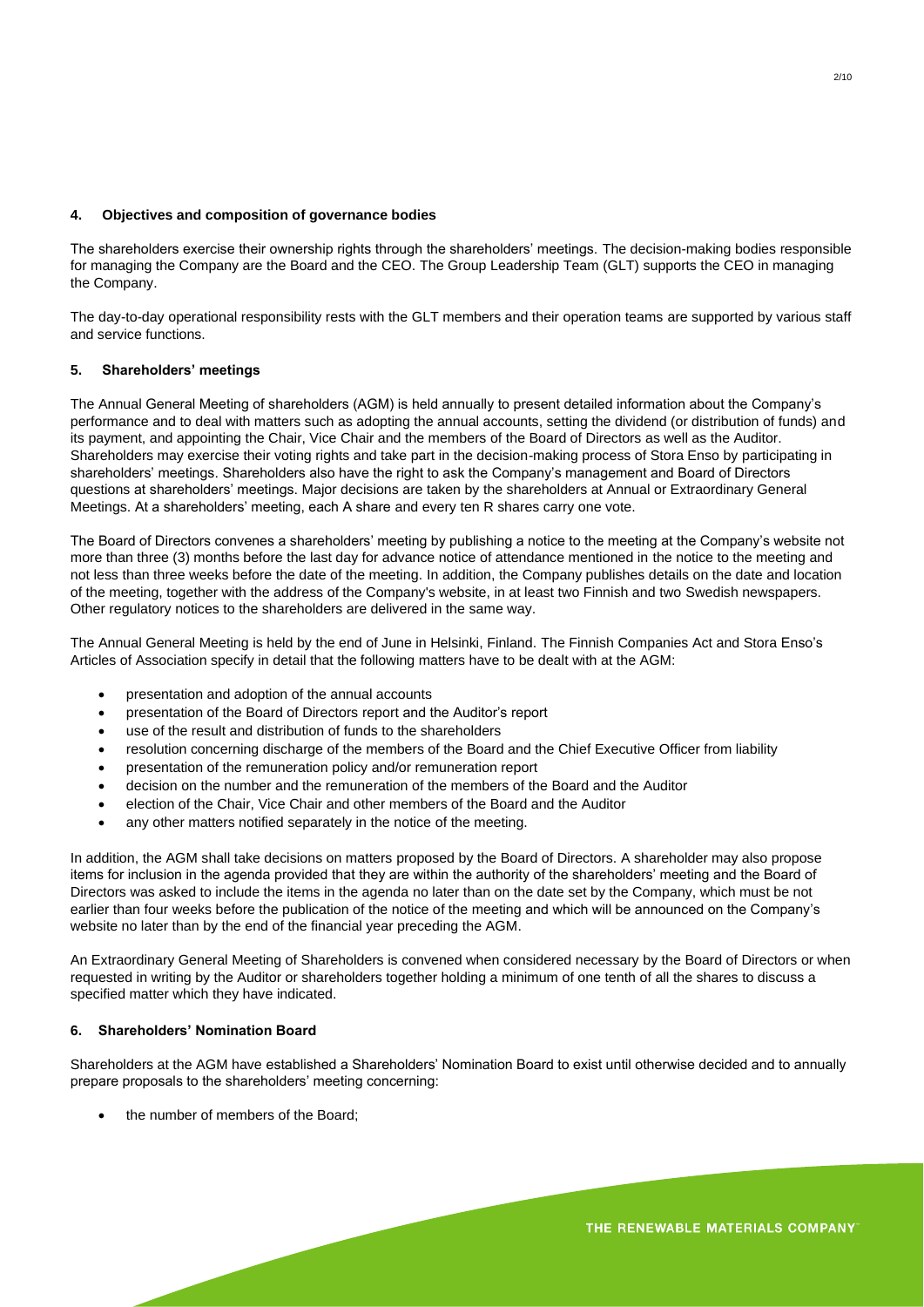- the Chair, Vice Chair and other members of the Board;
- the remuneration for the Chair, Vice Chair and members of the Board;
- the remuneration for the Chair and members of the committees of the Board.

The AGM has approved the Charter of the Shareholders' Nomination Board and shall approve any proposed amendments of the Charter, other than technical updates.

The Shareholders' Nomination Board according to its Charter comprises four members:

- the Chair of the Board;
- the Vice Chair of the Board;
- two members appointed annually by the two largest shareholders (one each) as of 31 August.

The Board through its Chairman shall ensure that the annual appointment of the members to the Shareholders' Nomination Board is carried out as set out in the Charter as decided by the AGM. The Board Chair shall annually convene the first meeting of the Shareholders' Nomination Board, which shall elect its Chair amongst its members that are annually appointed by the Company's two largest shareholders.

The Shareholders' Nomination Board shall serve until further notice, unless the AGM decides otherwise. Its members are elected annually and their term of office shall end when new members are elected to replace them.

## **7. Board of Directors (Board)**

Stora Enso is managed by the Board according to the Finnish Companies Act and International Corporate Governance Principles (based on OECD Principles of Corporate Governance).

According to the Company's Articles of Association, the Board comprises six to eleven ordinary members appointed by the shareholders at the AGM for a one-year term. It is the policy of the Company that the majority of the directors shall be independent of the Company. In addition, at least two of the directors comprising this majority shall be independent of significant shareholders of the Company. A significant shareholder is a shareholder that holds at least 10% of all the Company's shares or the votes carried by all the shares or a shareholder that has the right or the obligation to purchase the corresponding number of already issued shares. The independence is evaluated annually in accordance with recommendation 10 of the Finnish Corporate Governance Code.

All directors are required to deal at arm's length with the Company and its subsidiaries and to disclose circumstances that might be perceived as a conflict of interest.

The shareholders at the AGM decide the remuneration of the Board members (including the remuneration of the members of the Board committees).

The Board supervises the operation and management of Stora Enso and decides on significant matters relating to strategy, investments, organisation and finance.

The Board is responsible for overseeing management and for the proper organisation of the Company's operations. Likewise, it is responsible for overseeing the proper supervision of accounting and the control of financial matters. The Board has defined a working order, the principles of which are published in the Corporate Governance report and on the Company's website.

The AGM elects the Chair and Vice Chair of the Board. Should the Chair or Vice Chair of the Board of Directors resign or become otherwise unable to act as Chair or Vice Chair during their term of office, the Board may elect a new Chair or Vice Chair from among its members for the remaining term of office.

The Board appoints the CEO, Chief Financial Officer (CFO) and other GLT members. The Board approves the main organisational structure of the Company.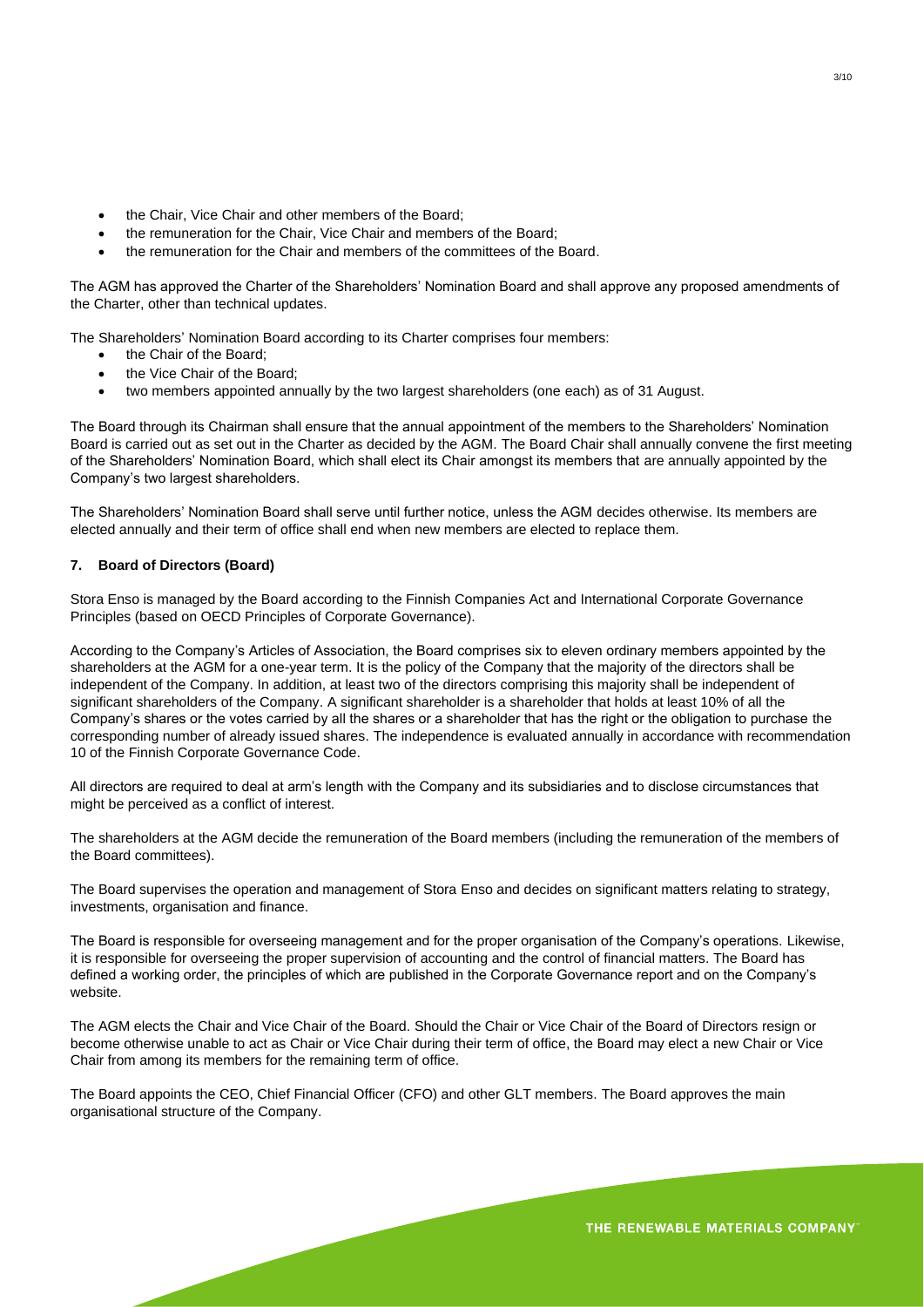The Board reviews and determines the remuneration of the CEO, which is described in the Annual Report and on the Company's website. The Board and each of its Committees evaluates its performance annually. The results of the Board's evaluation are reviewed by the Board and shall be communicated to the Shareholders' Nomination Board, which shall take the results of the Board evaluation into account in its work. The Board also reviews the corporate governance policy annually and amends it when required.

The Board's work is supported through its committees – the Financial and Audit Committee, the People and Culture Committee and the Sustainability and Ethics Committee. Each Committee's Chair and members are appointed by the Board annually.

The Board meets at least five times a year. The Board members meet regularly without management in connection with the Board meetings.

## **8. Board diversity**

The Company has established a Board Diversity Policy setting out the principles concerning the diversity of the Board. The Shareholders' Nomination Board shall in connection with preparing its proposals for the nomination of directors to the AGM consider the principles of the Company's Board Diversity Policy.

Directors shall be nominated on the basis of their merits and with consideration of the benefits of diversity and the principles that the Company refers to as Diversity of Thought, including but not limited to criteria of diversity such as gender, age, nationality and individual differences both in professional and personal experiences. The merits of directors include knowledge of the operational environment of the Company, its markets and of the industry within which it operates, and may include elements such as financial, sustainability or other specific competency, geographical representation and business background as required in order to achieve the appropriate balance of diversity, skills, experience, and expertise of the Board collectively. The foremost criteria for nominating director candidates shall be the candidates' skills and experiences, industrial knowledge as well as personal qualities and integrity. The composition of the Board as a whole shall reflect the requirements set by the Company operations and its development stage. The number of directors and the composition of the Board shall be such that they enable the Board to see to its duties efficiently. Both genders shall be represented on the Board and the aim of the Company shall be to strive towards a good and balanced gender distribution.

## **9. Board committees**

The tasks and responsibilities of the Board committees are defined in their charters, which are approved by the Board. All the committees evaluate their performance annually, are allowed to use external consultants and experts when necessary and shall have access to all information required. Each Committee's Chair and members are appointed by the Board annually.

#### **9.1 Financial and Audit Committee**

The Board has a Financial and Audit Committee to support the Board in maintaining the integrity of the Company's financial reporting and the Board's control functions. It regularly reviews the system of internal control, management and reporting of financial risks, the audit process and the annual corporate governance statement. It makes recommendations regarding the appointment of external auditor for the parent company and the main subsidiaries and monitors the auditor's independence.

The Committee comprises three to five Board members, who are independent and not affiliated with the Company. The members of the Committee must have sufficient expertise and experience to be able to challenge and evaluate the Company's internal accounting function and internal and external audit functions. At least one member must have the relevant expertise in accounting and auditing as required by the applicable regulation. The Financial and Audit Committee meets regularly, at least four times a year. The Committee members meet the external and internal auditors regularly without the management being present. The Chair of the Committee presents a report on each Financial and Audit Committee meeting to the Board. The tasks and responsibilities of the Financial and Audit Committee are defined in its charter, which is approved by the Board. Financial and Audit Committee members may receive remuneration solely based on their role as directors. The compensation is decided upon by the shareholders at the AGM.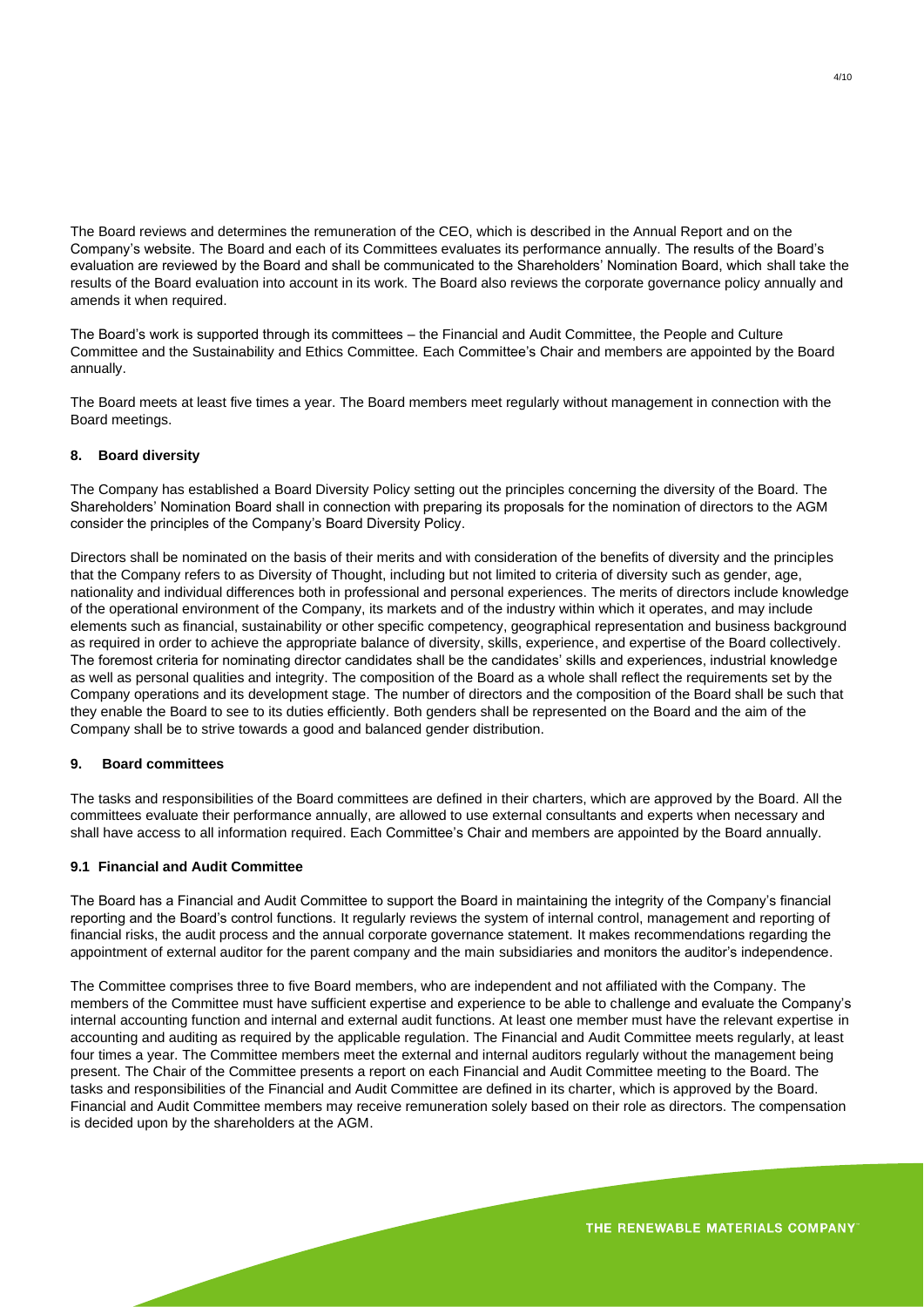# **9.2 People and Culture Committee**

The Board has a People and Culture Committee which is responsible for preparing the executive nominations and remunerations (including reviewing and recommending the CEO's remuneration), evaluating the performance of the CEO, reviewing and supporting the remuneration report and remuneration policy for governing bodies, and making recommendations to the Board relating to management remuneration issues generally, including equity incentive remuneration plans. There is a People and Culture Committee representative present at the AGM to answer questions relating to management remuneration. The Board appoints the CEO and approves his/her remuneration as well as the nomination and compensation of other members of the Group Leadership Team (GLT).

The Committee comprises three to four Board members, who are independent and not affiliated with the Company. The People and Culture Committee meets regularly, at least once a year. The Chair of the People and Culture presents a report on each People and Culture Committee meeting to the Board. The tasks and responsibilities of the People and Culture Committee are defined in its charter, which is approved by the Board. People and Culture Committee members may receive remuneration solely based on their role as directors. The compensation is decided by the shareholders at the AGM.

## **9.3 Sustainability and Ethics Committee**

The Board has a Sustainability and Ethics Committee which is responsible for overseeing the Company's sustainability and ethical business conduct, its strive to be a responsible corporate citizen, and its contribution to sustainable development. The Committee regularly reviews Stora Enso's Sustainability Strategy and Ethics and Compliance Strategy and, in accordance with Stora Enso's corporate governance structure, oversees their effective implementation. In its work the Committee takes into consideration Stora Enso's Purpose and Values as well as the Stora Enso Code and Business Practice Policy. The topics of the Committee meetings include safety, sustainability (climate change, circularity and biodiversity) and ethics.

The Committee comprises two to four Board members who are nominated annually by the Board. The members are independent of and not affiliated with Stora Enso. At least one Committee member is expected to have sufficient prior knowledge and experience in handling responsibility and ethics matters.

The Committee meets regularly, at least twice a year. The Chair of the Committee presents a report on each Sustainability and Ethics Committee meeting to the Board. The tasks and responsibilities of the Committee are defined in its charter, which is approved by the Board. Sustainability and Ethics Committee members may receive remuneration solely based on their role as directors. The compensation is decided by the shareholders at the AGM.

#### **10. Management of the Company**

#### **10.1 President and CEO (CEO)**

The CEO is in charge of the day-to-day management of the Company in accordance with instructions and orders issued by the Board. It is the duty of the CEO to ensure that the Company's accounting principles comply with the law and that financial matters are handled in a reliable manner.

The Board approves the main organisation, including the functions reporting to the CEO. The CEO is directly in charge of the following functions, which also reports to her:

- Divisions (Packaging Materials, Packaging Solutions, Biomaterials, Wood Products, Forest and Paper)
- CFO (responsible for Accounting, Controlling, Efora, Internal Audit, Investor Relations, Tax, Treasury)
- IT and Digitalisation
- Human resources
- Legal, General Counsel
- **Communications**
- **Sustainability**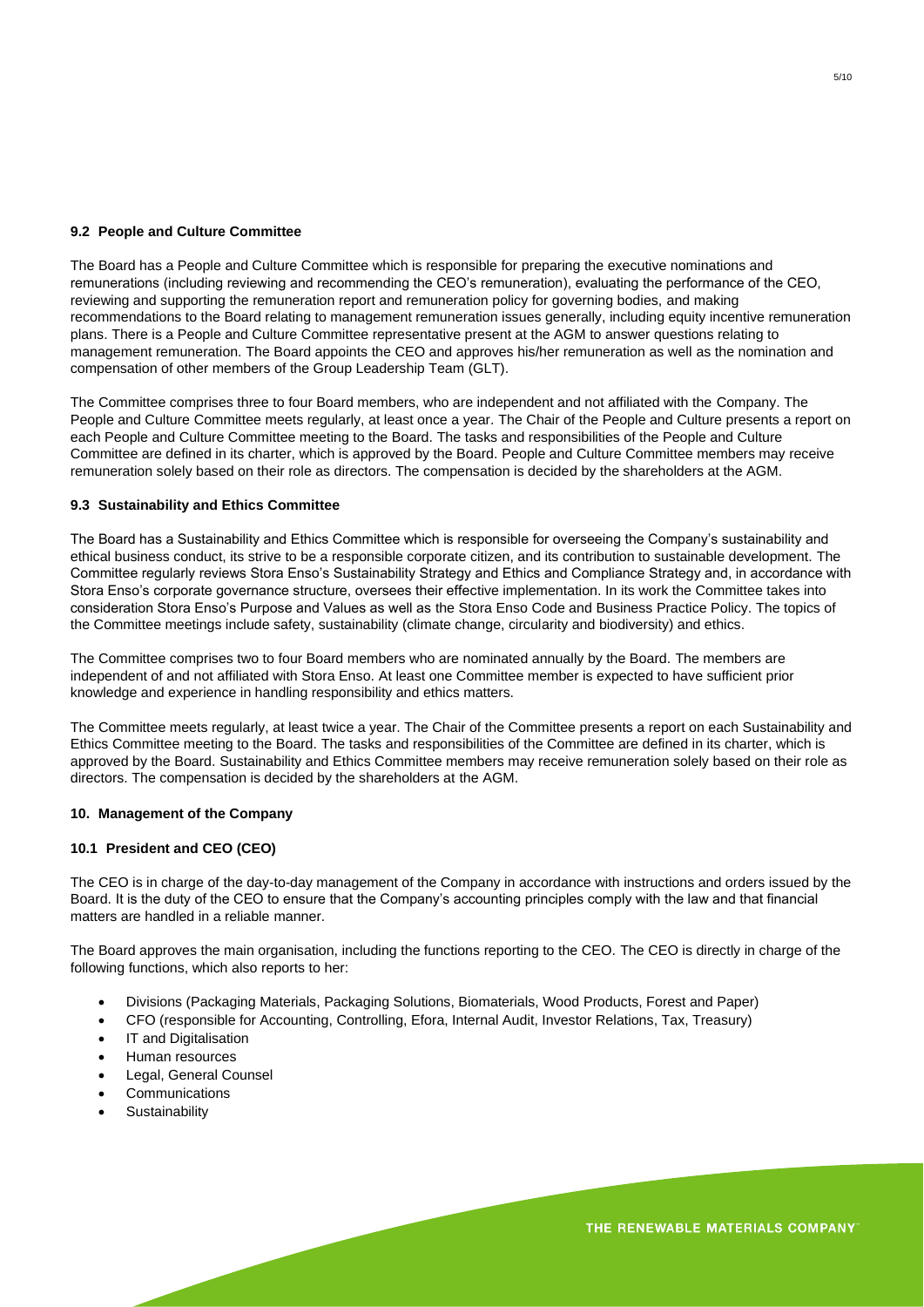- Sourcing and Logistics
- Strategy and Innovation (responsible for Innovation and R&D, special strategic projects, Corporate Finance and M&A, Investment Process, Energy Services, Enterprise Risk Management)

The CEO is also responsible for preparatory work with regard to Board meetings. In addition, the CEO supervises decisions regarding key personnel and other important operational matters. One of the Group Leadership Team members acts as deputy to the CEO as defined in the Finnish Companies Act.

# **10.2 Group Leadership Team (GLT)**

The GLT is chaired by the CEO. The GLT members are appointed by the CEO and approved by the Board. At the year end 2021, the thirteen GLT members were the CEO, the CFO, the heads of the divisions, HR, IT and Digitalisation, Legal (who is also General Counsel), Strategy and Innovation and Sustainability.

The GLT assists the CEO in supervising the Group and divisional performance against agreed targets, portfolio strategy, ensuring the availability and value-creating allocation of Group funds and capital, and statutory, governance, compliance and listing issues and policies.

The GLT meets regularly every two weeks, and as required.

## **10.3 Divisions and other functions**

The divisions are responsible for their respective line of business and are organised and resourced to deal with all business issues. The CEO steers the divisions through quarterly and as required Business Performance Reviews as well as the GLT meetings.

Strategic investment projects are approved on the group level following the mandate by the CEO and Board of Directors. Each Division will in addition be granted an annual allocation intended for smaller annual replacement and development needs in relation to investments. All projects are reviewed by the Investment Working Group comprising group and division representatives and headed by the CFO (in addition the allocation proposals are made by IWG).

Innovation and R&D is organised in two structures. On the group level, the long-term research and company wide collaborations with academia and external R&D providers are managed by a small team of experts. The innovation related to current and future offering of the businesses are executed within the divisions to drive market and customer focus. The progress of innovation efforts are evaluated in quarterly Business and Innovation Reviews with the CEO, CFO, the Head of Group Strategy and Innovation, the division Head and the division Innovation Head. The portfolio of potential transformational innovation projects is reviewed on a quarterly basis by the CEO, CFO, CSIO and the heads of divisions. Innovation funding is supported from the group level by both the innovation and the digitalisation fund, where divisions make proposals, which are then reviewed and decided by IWG.

Sustainability work is led by the Executive Vice President (EVP), Sustainability, who reports directly to the CEO and is part of the Group Leadership Team. Everyday sustainability topics are managed by the Group Sustainability team together with Human Resources, Legal, Group OHS and Sourcing and Logistics functions, and the company's six divisions. Each of the business divisions has its own Head of Sustainability. Other key functions, such as Sourcing and Logistics, have sustainability organisations to support their management teams. The everyday implementation of Stora Enso's sustainability agenda is the responsibility of line management supported by functional experts at all levels. Stora Enso's sustainability work is steered by Sustainability Council, which includes members from the business divisions, Sourcing and Logistics function, and subject matter experts from Group Sustainability team. Chaired by the EVP, Sustainability, its work involves sharing good practices and identifying longer-term opportunities and challenges that may require a Group-wide response. The Sustainability Council met ten times during 2021. The GLT is periodically informed of specific sustainbility developments, as is the Board of Directors when appropriate, through its Sustainability and Ethics Committee.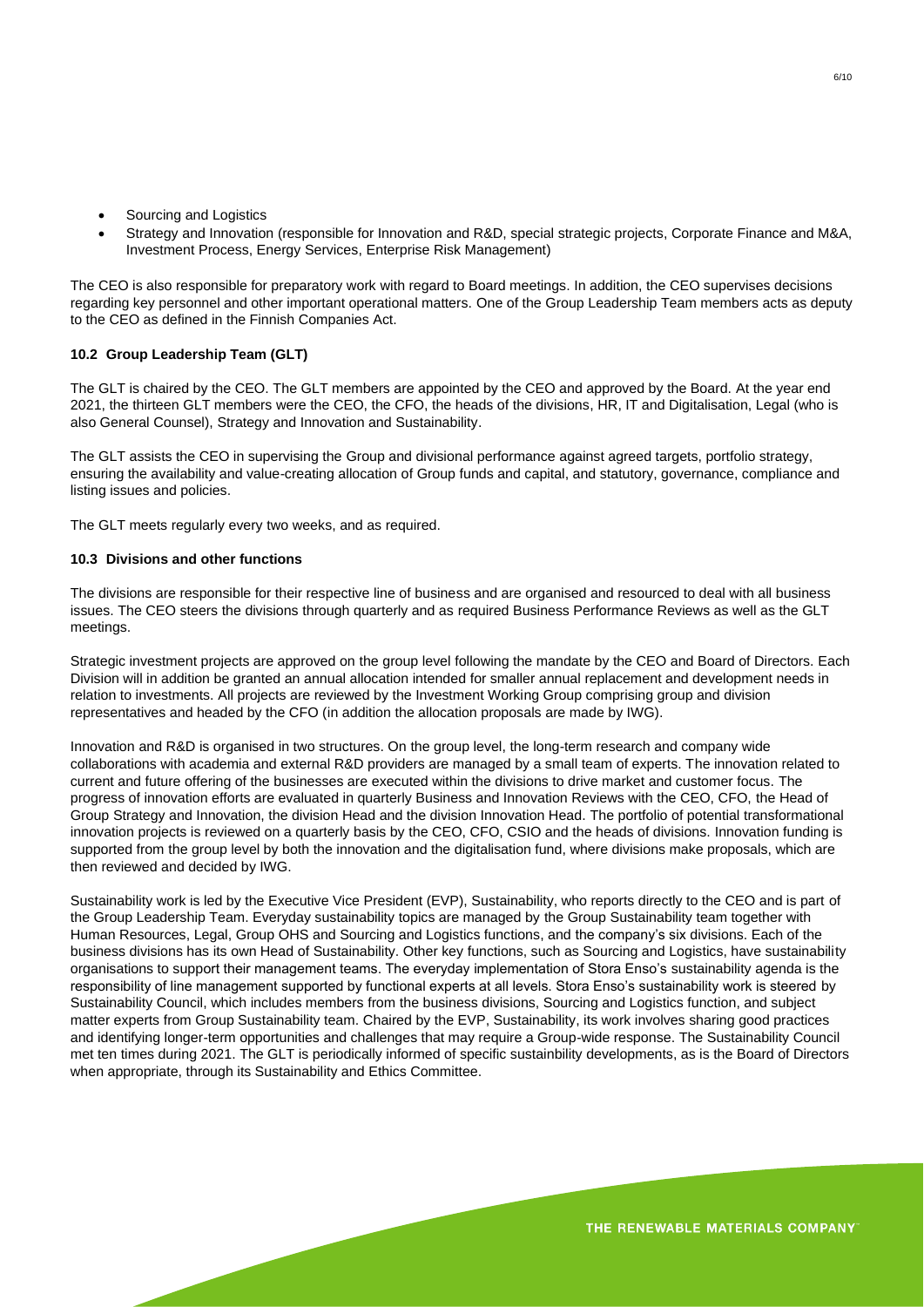The Company has user boards for certain cross-functional service functions (Logistics, IT, Energy and parts of Wood Supply). These user boards consist of representatives of the divisions using these services. The user boards supervise and steer the operations of the respective functions.

The Company has established a proper disclosure policies and controls, and process for quarterly and other ongoing reporting.

#### **11. Other supervisory bodies and norms**

#### **11.1 Auditor**

The AGM annually elects one auditor for Stora Enso. The Financial and Audit Committee monitors the auditor selection process and gives its recommendation as to who should serve as the auditor to the Board for the purpose of making the proposal to the shareholders at the AGM. The auditor shall be an authorised public accounting firm, which appoints the responsible auditor.

# **11.2 Internal Audit**

Stora Enso's Internal Audit is an independent, objective assurance and consulting activity designed to add value and improve the operations of Stora Enso. The Internal Audit helps the organisation to accomplish its objectives by providing a systematic, disciplined approach to evaluate and imporve the effectiveness of internal control, risk management and governance processes.

The Internal Audit reports regularly about the status of the audits and key audit findings to the Financial and Audit Committee, the Board of Directors. Administratively Internal Audit reports to the CFO. The Financial and Audit Committee approves the appointment of the head of the Internal Audit following the recommendation by the CEO.

The Internal Audit plan is risk and assurance-based and focuses on the core-processes in the Stora Enso value chain, supporting processes at the Group and site levels and key strategic investments and projects in different divisions. In approved audit areas the compliance of Stora Enso policies and guidelines is also covered. The Internal Audit co-operates with other assurance functions during the year in order to avoid overlapping with assurance activities and to be able to identify gaps. During the year, the Internal Audit executes possible special engagements based on a separate request and agreed with management and the Financial and Audit Committee. The Financial and Audit Committee approves the Internal Audit Annual Plan, Budget, and Charter.

#### **11.3 Ethics and Compliance Management Committee**

Stora Enso's Ethics and Compliance Management Committee supervises and monitors legal and regulatory ethics and compliance-related policies, the implementation and maintenance of processes and tools regarding the same, and concrete compliance issues and cases in the field of business practices. The Ethics and Compliance Management Committee consists of the General Counsel (Chair), CEO, CFO, Head of HR, Head of Communications, Head of Sustainability, and the Head of Internal Audit with the Legal Counsel dedicated to compliance matters as the secretary. The Ethics and Compliance Management Committee shall convene at least four times every year.

#### **11.4 Ethics and Compliance**

Stora Enso is committed to taking responsibility for its actions, to complying with all applicable laws and regulations wherever it operates, and to creating and maintaining ethical relationships with its customers, suppliers and other stakeholders. The Stora Enso Code is a single set of values defined for all employees, to provide guidance on Company's approach to ethical business practices, environmental values, and human and labour rights. These same values are applied wherever Stora Enso operates. In 2011 the company established its Business Practice Policy to complement the Code, which further sets out Stora Enso's approach to ethical business practices and describes the processes for reporting on violations thereof. The Business Practice Policy was revised in 2016 in order to streamline and simplify policies and guidelines. Continuous e-learning, communication,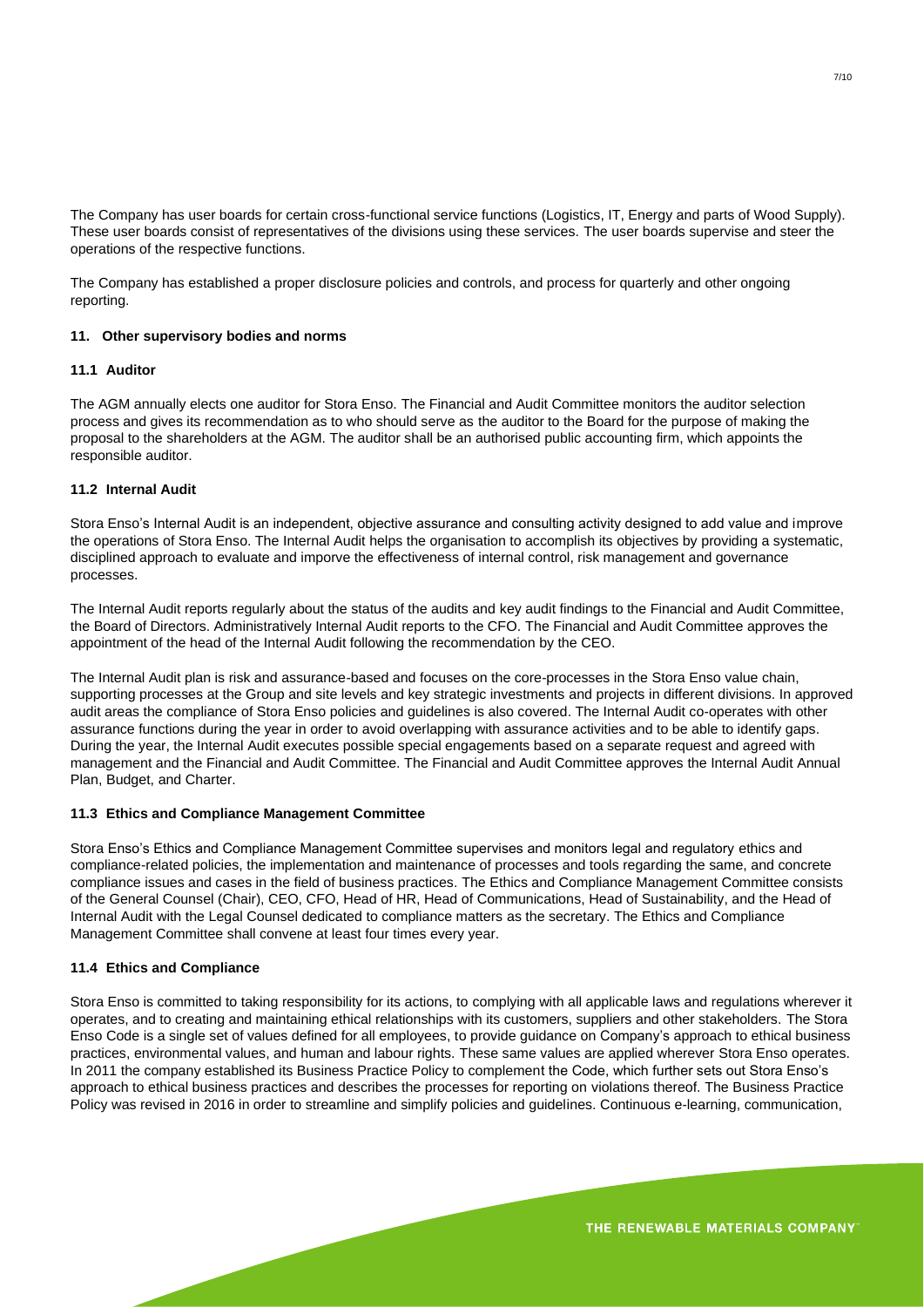face-to-face training and sign-off are organised in order to ensure that these are part of the everyday decision-making and activities at Stora Enso.

In order to enhance the supervision and monitoring of legal and regulatory compliance related policies and issues, Stora Enso has established its Ethics and Compliance Management Committee. In addition, Compliance Forums, comprising of heads of key functions, in divisions, group functions and Chinese operations play an important role in risk assessing and monitoring compliance within their respective areas. The Compliance Forums use The Ethics and Compliance Self Assesment Tool (T.E.S.T) to give them a better overview of the progress their units are making in policy implementation, compliance measures taken, and possible gaps and risks in compliance. The results of the T.E.S.T are covered in Compliance Forums and action plan are developed and followed up on accordingly.

Stora Enso's employees are encouraged to report any suspected cases of misconduct or unethical behaviour to their own supervisor, or to Human Resources or Legal functions. Stora Enso uses an additional external service, the Speak Up Hotline, through which employees and third parties globally can anonymously report potential non-compliance cases by phone, mail, or online. This service, which covers all of Stora Enso's units, is available 24/7.

## **11.5 Insider administration**

The Company complies with the EU and Finnish insider regulation as well as the guidelines of Nasdaq Helsinki Oy. The Company's internal insider guidelines are published and distributed throughout the group. Stora Enso legal function and the General Counsel is responsible for the procedures relating to inside administration, including monitoring compliance with applicable regulation, the keeping of inside lists and internal training. The Company has established an Inside Committee composed of the CEO, CFO as well as representatives of Communications and Marketing, IR and Legal for the purpose of continuously reviewing pending projects and the existence of inside information in the Company.

The Company expects the management and all its employees to act in the way required of an insider. All unpublished information relating to the Company's present and future business operations shall be kept strictly confidential.

Persons discharging managerial responsibilities (PDMR's) in Stora Enso are the members of the Board, the CEO and the CFO, as well as the members of the Group Leadership Team (GLT). PDMR's as well as their closely related persons are subject to a duty to notify the Company and the Finnish Financial Supervisory Authority of all transactions with the securities of the Company.

The Company also keeps a list of persons that are involved in the preparation of interim reports and financial results, which is approved by the General Counsel (Closed Period List). Persons included in the list are e.g. members of the Division management teams, members of Financial Communications and Investor Relations as well as the heads and certain team members of Treasury, Group Accounting and Controlling and Legal.

Persons, who participate in the development and preparation of a project that constitutes inside information, are considered project specific insiders. A separate project-specific insider register is established when required by the decision of the General Counsel.

The insider guidelines do not permit Stora Enso PDMR's or persons involved in the preparation of interim reports or financial results and entered into the Closed Period List to buy or sell any of the Company's securities (i.e. shares, options and synthetic options) during the closed period defined below or when they possess information that could have a material impact on the Stora Enso share price.

## **11.6 Closed Period**

Stora Enso's closed period starts when the reporting period ends or 30 days prior to the announcement of the results, whichever is earlier and lasts until the results are announced. The dates are published in the financial calendar at storaenso.com/investors.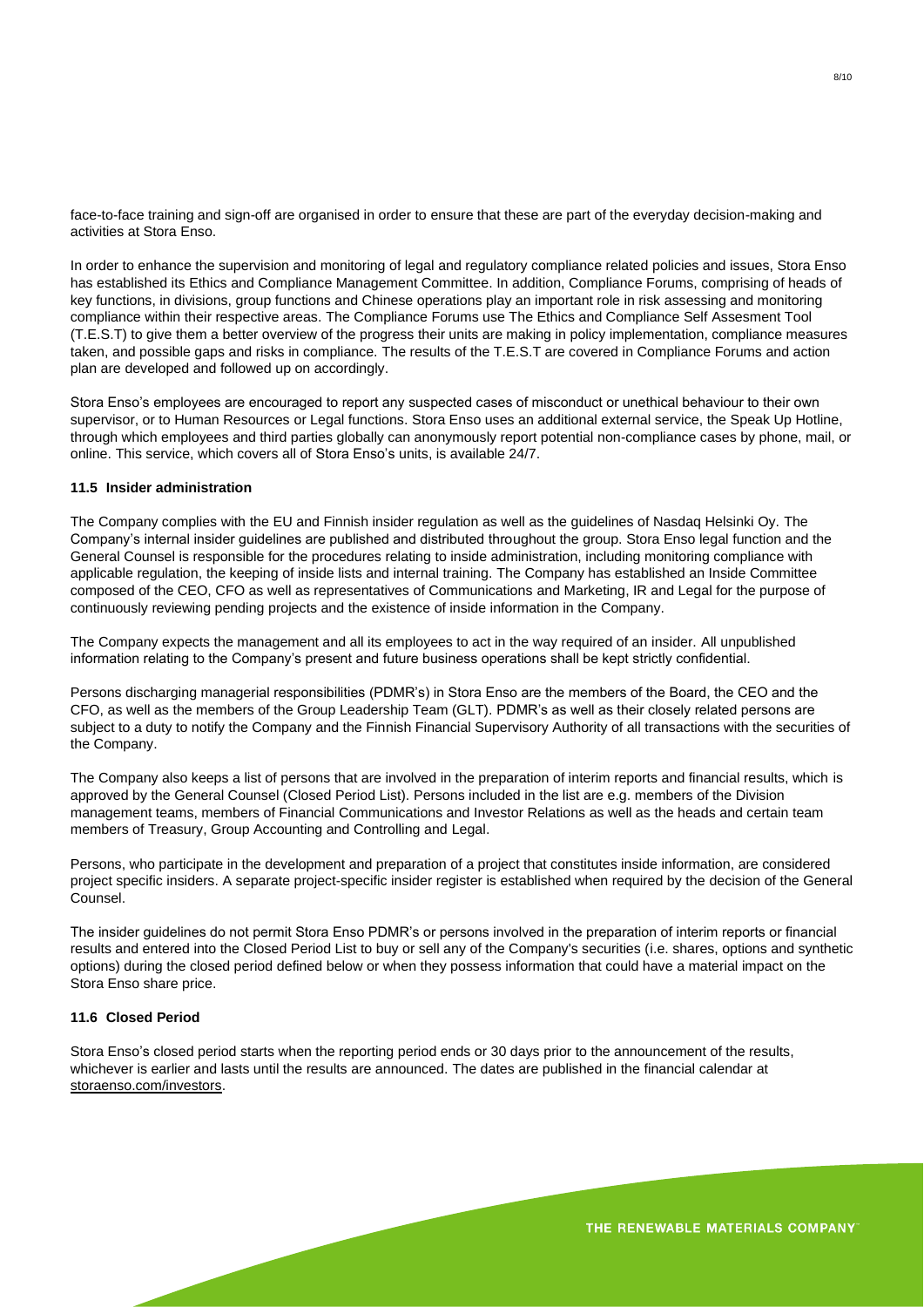During the closed periods Stora Enso PDMR's or persons entered into the Company's Closed Period List are not allowed to trade in Company securities.

## **11.7 Guidelines for Related Party Transactions**

The principles applicable to the monitoring of Stora Enso related party transactions are set out in Stora Enso's Guideline for Related Party Transactions. The Guideline defines Stora Enso related parties and sets out the decision-making order and principles for monitoring related party transactions including a description of Stora Enso internal controls. Information on material transactions with related parties is set out in Note 31 of Stora Enso's consolidated financial statements.

Stora Enso business activities may include regular or less frequent transactions with related parties. Transactions with related parties shall always promote the purpose of the Company and be concluded on acceptable terms and in the interest of the Company, as well as in compliance with prevailing regulation. Internal controls have been designed to ensure that related party transactions are duly monitored and identified.

Related party transactions, which are part of the ordinary course of business and undertaken on market terms are approved in accordance with the Company's internal guidelines. Any transaction which would not meet these terms must be reported to the Financial and Audit Committee and be approved by the Board of Directors. The Board of Directors is responsible for overseeing the processes established for monitoring related party transactions.

## **12. Internal Control and risk management related to financial reporting**

## **12.1 Internal control over financial reporting**

The system of internal control related to financial reporting in the Stora Enso group is based upon the framework issued by the Committee of Sponsoring Organisations (COSO) and comprises five principal components of internal control: the control environment, risk assessment, control activities, information and communication, and monitoring.

The internal controls related to financial reporting are designed to provide reasonable assurance regarding the reliability of financial reporting and the preparation of financial statements in accordance with applicable laws and regulations, generally accepted accounting principles and other requirements for listed companies.

#### **12.2 Control Environment**

Stora Enso's control environment sets the tone of the organisation providing the company purpose and values, policies, processes and structures as a foundation for carrying out internal control across the organisation. Stora Enso has a formal Code that sets forth its rules. To complement the Code, Stora Enso has a Business Practice Policy, which further sets out the Company's approach to ethical business practices and describes the processes for reporting on violations thereof. All employees are expected to comply with the Code and Business Practice Policy. Continuous e-learning, face-to-face training and sign-off are organised in order to ensure that these are part of the everyday decision-making and activities at Stora Enso.

The Board, supported by the Financial and Audit Committee, has the overall responsibility for setting up an effective system of internal control and risk management. Responsibility for maintaining effective risk management and internal controls over financial reporting is delegated to the CEO.The GLT and senior management issue corporate guidelines in accordance with Stora Enso's policy management process. These guidelines stipulate responsibilities and authority and constitute the control environment for specific areas, such as finance, accounting, investments, purchasing and sales. These responsibilities have been described in Stora Enso's Risk and Internal Control Policy which also outlines the responsibilities of the first and second line of defense. Group Internal Control function, under the CFO's supervision, is responsible for internal control governance processes, tools, training, and internal control reporting over financial reporting, whereas divisions, various support and service functions are accountable for operating effective internal controls.